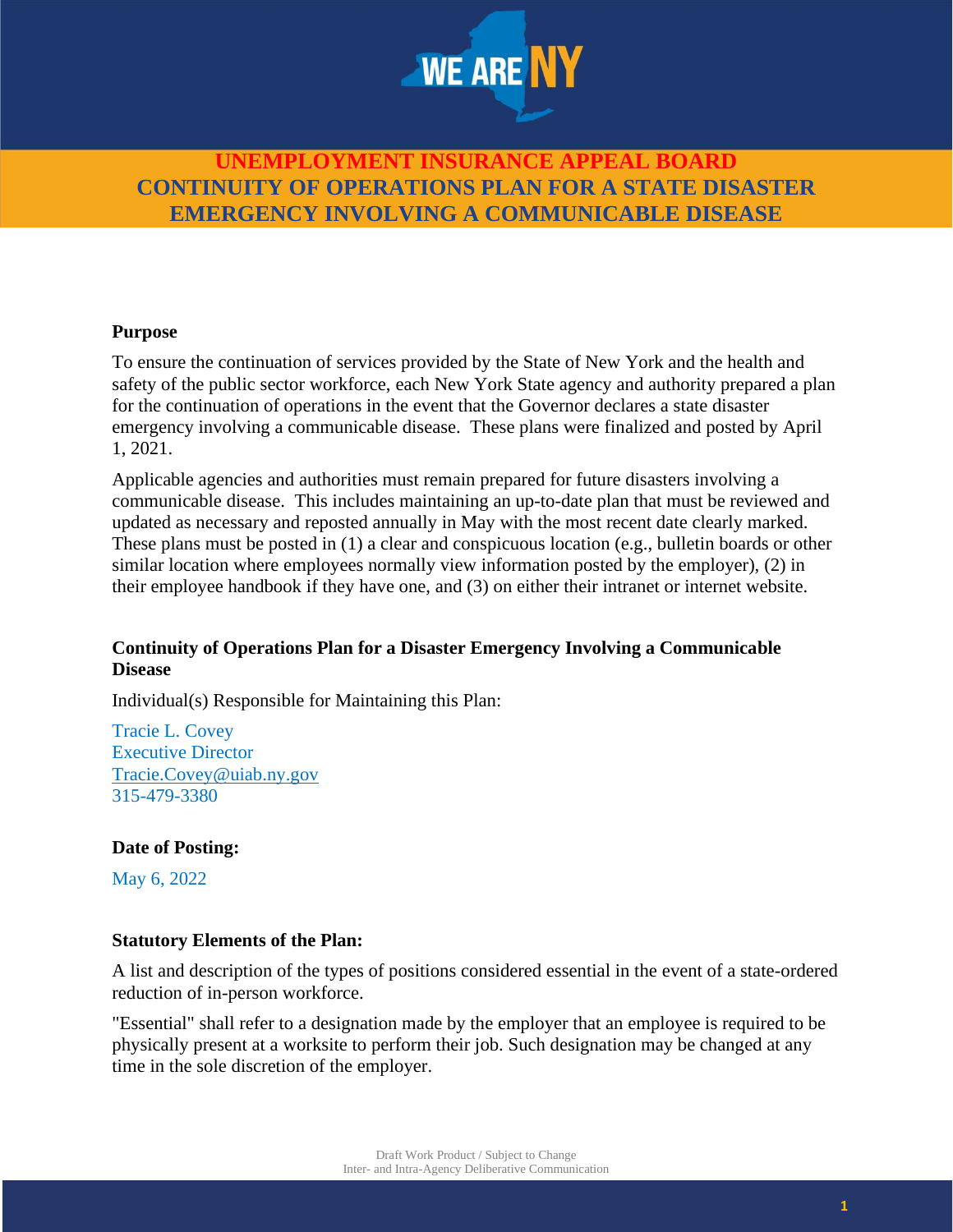

A description of protocols the employer will follow for non-essential employees to telecommute including, but not limited to, facilitating or requesting the procurement, distribution, downloading and installation of any needed technology, including software, data, and the transferring of office phone lines to work or personal cell phones as practicable or applicable to the workplace, and any devices.

"Non-essential" shall refer to a designation made by the employer that an employee is not required to be physically present at a work site to perform his or her job. Such designation may be changed at any time in the sole discretion of the employer.

A description of how the employer will, to the extent possible, stagger work shifts of essential employees in order to reduce overcrowding on public transportation systems and at worksites.

A description of the protocol that the employer will implement in order to procure the appropriate personal protective equipment for essential employees, based upon the various tasks and needs of such employees, in a quantity sufficient to provide personal protective equipment to each essential employee during any given work shift. Such description shall also include a plan for storage of such equipment to prevent degradation and permit immediate access in the event of an emergency declaration.

A description of the protocol in the event an employee is exposed to a known case of the communicable disease that is the subject of the state disaster emergency, exhibits symptoms of such disease, or tests positive for such disease in order to prevent the spread or contraction of such disease in the workplace. Such protocol shall also detail actions to be taken to immediately and thoroughly disinfect the work area of any employee known or suspected to be infected with the communicable disease as well as any common area surface and shared equipment such employee may have touched, and the employer policy on available leave in the event of the need of an employee to receive testing, treatment, isolation, or quarantine. Such protocol shall not involve any action that would violate any existing federal, state, or local law, including regarding sick leave or health information privacy.

A protocol for documenting hours and work locations, including off-site visits, for essential employees. Such protocol shall be designed only to aid in tracking of the disease and to identify the population of exposed employees in order to facilitate the provision of any benefits which may be available to certain employees on that basis.

A protocol for how the public employer will work with such employer's locality to identify sites for emergency housing for essential employees in order to further contain the spread of the communicable disease that is the subject of the declared emergency, to the extent applicable to the needs of the workplace.

Any other public health requirements determined by the New York State Department of Health (DOH) that are designed to reduce transmission of infectious diseases, such as face coverings,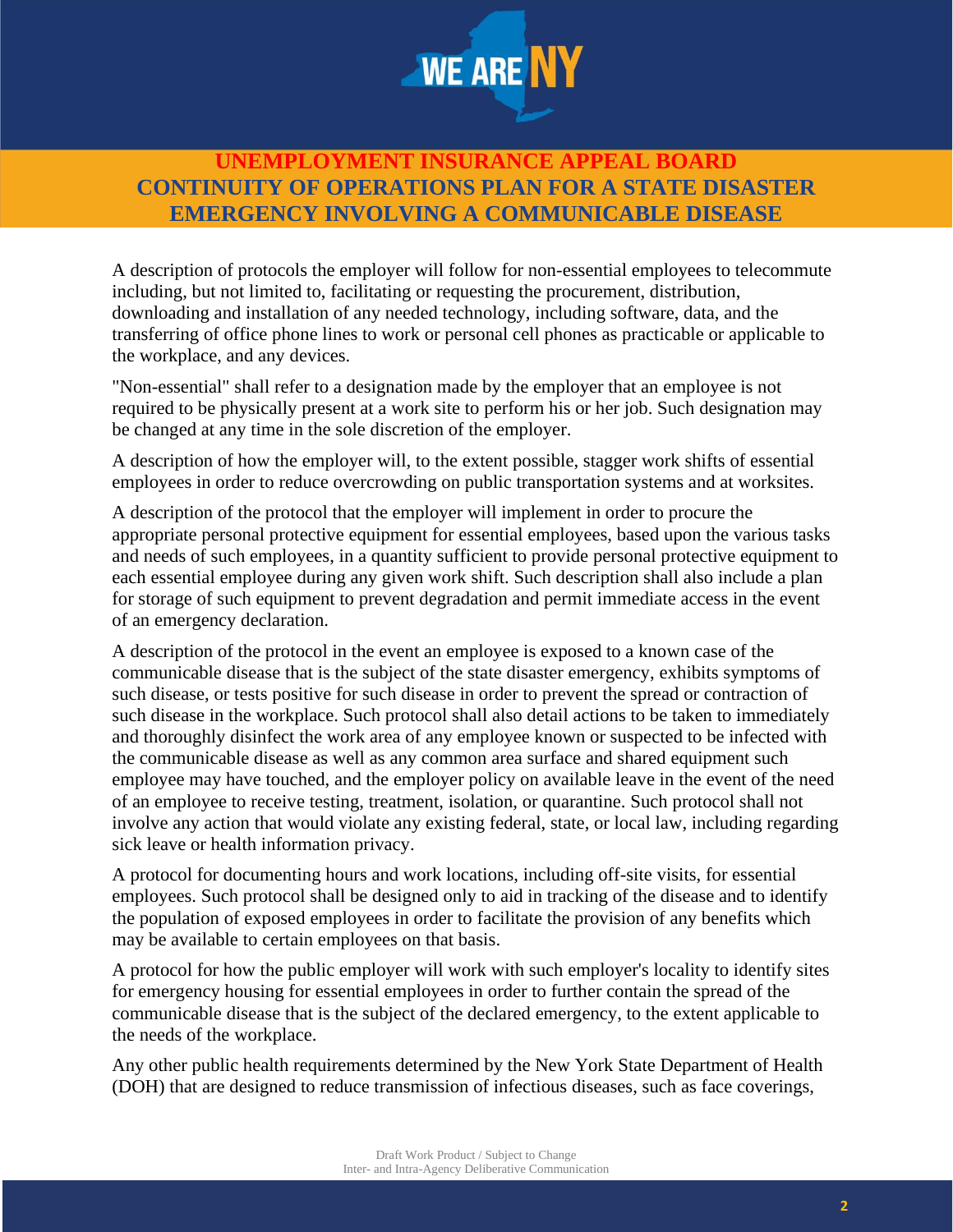

contract tracing, diagnostic testing, social distancing, hand and respiratory hygiene, and cleaning and disinfection protocols.

### **Activation of the Plan:**

In the event of activation of this plan, employees will receive a concise notification indicating activation of the Continuity of Operations Plan for a Disaster Emergency Involving a Communicable Disease (COOP-Communicable Disease) via one or more of these notification mechanisms:

- 1. GEARS / NYAlert (sign up at this link: Emergency Management)
- 2. A mass email to all employees from UIAB to employee UIAB email addresses.
- 3. Intranet and Internet postings on the DOL intranet (NYS DOL Intranet Homepage) and/or website (Information for DOL Employees During Coronavirus Emergency - New York State Department of Labor (ny.gov))

Depending on the severity of the incident and available timeframes, some or all these mechanisms may be used.

If the COOP-Communicable Disease is initiated, employees must review any messaging carefully and thoroughly and maintain alertness for periodic updates regarding reporting to the workplace and operational changes.

This messaging will provide instruction regarding which staff are designated essential (i.e., must report to work) and any other critical instruction or communications.

#### **A. Essential Personnel**

What are the positions your agency or authority considers essential in the event of a state-ordered reduction of your in-person workforce? As applicable, please provide a list and description of the types of positions.

All judicial and administrative positions at the UIAB related to preparing, scheduling, hearing, and deciding lower and higher authority appeals concerning eligibility for benefits for unemployed workers are considered essential.

### **B. Telecommuting**

In the event of a future state disaster emergency involving a communicable disease, the agency/authority may receive direction from the Office of Employee Relations (OER) on the rules and guidelines applicable to telecommuting but may take steps in order to implement and operationalize any telecommuting program, where applicable, for the agency/authority. For the COVID-19 pandemic, OER established a Statewide, uniform, pilot telecommuting program which outlines how agencies/authorities manage telecommuting.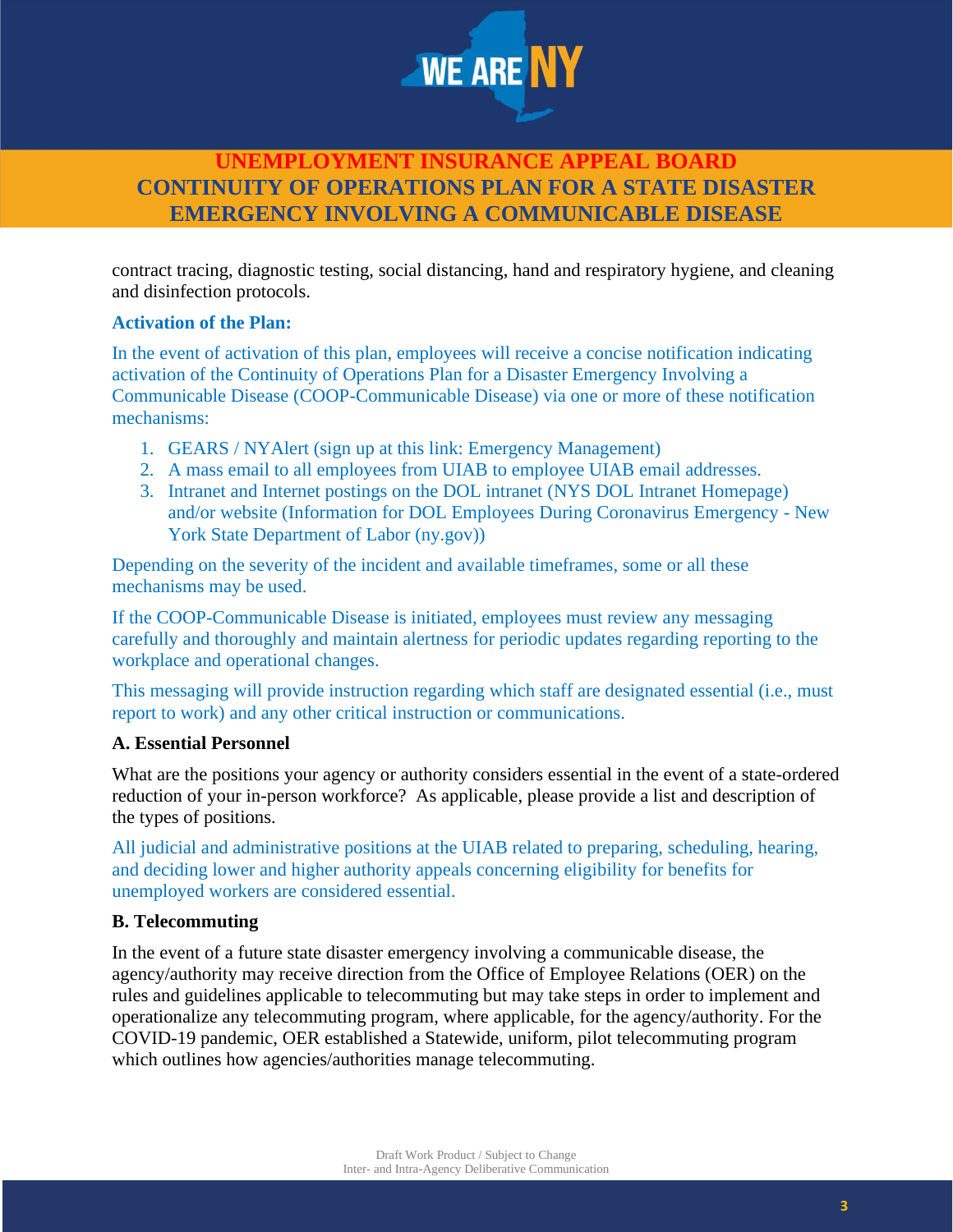

Agencies shall periodically assess their technology needs for telecommuting in consultation with the Office of Information Technology Services (ITS) to ensure that appropriate information technology resources are available.

- Subject to additional emergency guidance from OER, what are the protocols your agency or authority will follow for non-essential employees to telecommute including, but not limited to, facilitating, or requesting the procurement, distribution, downloading and installation of any needed technology, including software, data, and the transferring of office phone lines to work or personal cell phones as practicable or applicable to the workplace, and any devices? Please provide a description of these protocols as follows:
- Protocol for telecommuting;
- Protocol for procurement, distribution, downloading and installation of needed technology; and
- Protocol for phone coverage and transfer of office phone lines to work or personal cell phones.

Based on technological capabilities as of the date of this plan, a predominant number of UIAB employees are considered essential. We can only allow telecommuting to a very limited extent (one to two days per week, depending on the individual's job duties). We follow all OER guidance.

To maintain operational readiness if this plan is activated, UIAB Management should periodically review the following information and make and maintain appropriate determinations prior to activation of this plan.

#### **Considerations for UIAB Management:**

- 1. Identify individual work processes or crucial program tasks that can be completed remotely, and which require staff presence in the office;
- 2. Consider if identified work processes or crucial program tasks that currently require staff presence could, with some level of modification, be altered in order to use telecommuting, on a short term or long-term basis, while maintaining compliance with applicable laws and rules (e.g. confidentiality);
- 3. Review if staff currently have either UIAB or personally owned equipment with the required access, technology, etc. to work remotely at present;
- 4. Determine if, with currently available resources, the UIAB could operate in a long-term manner with a smaller portion of staff reporting to the office, on a full or part time basis;
- 5. Determine if contact information for UIAB staff is available, and if they have contact information for appropriate supervisory or management parties; and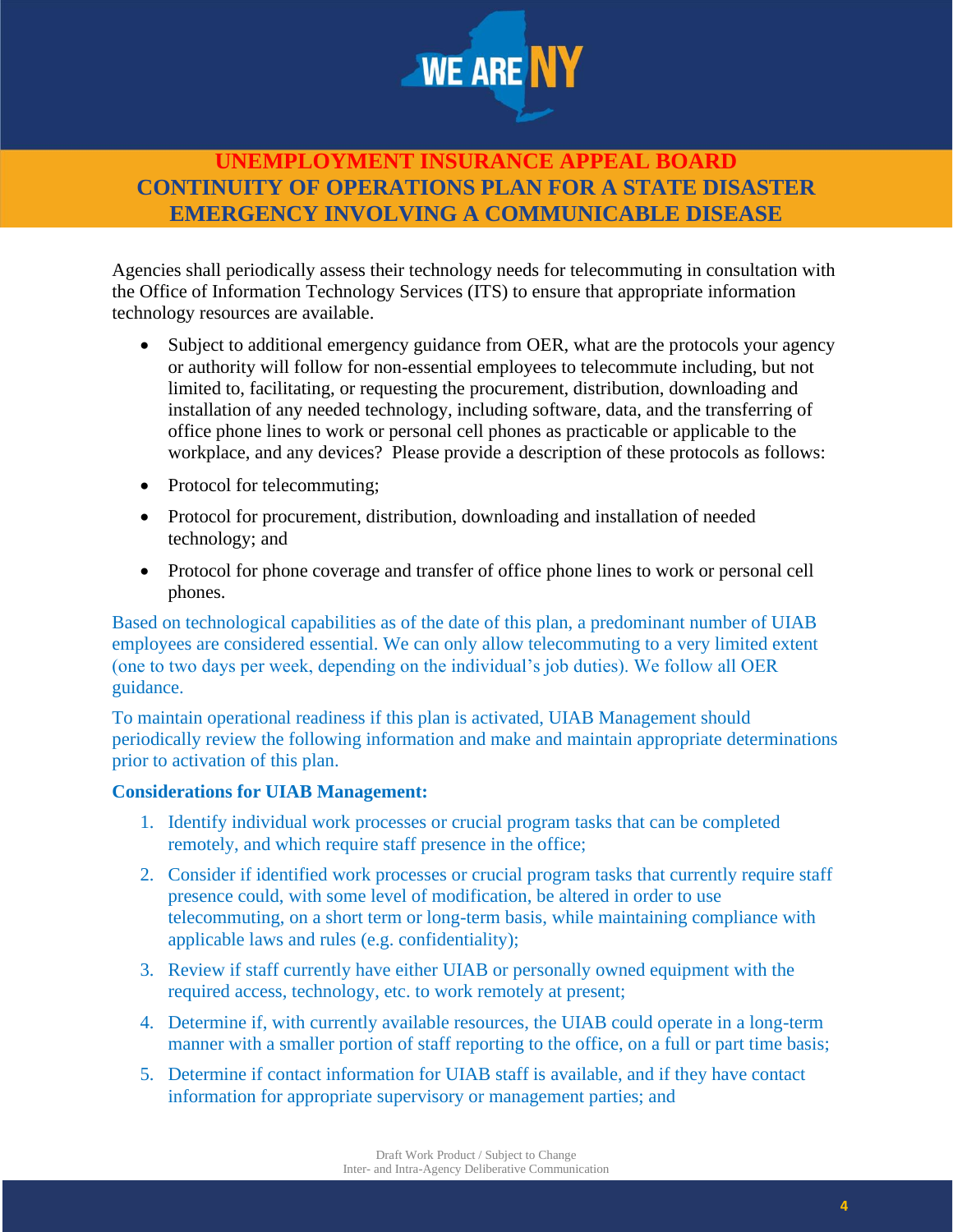

6. Determine the need for phone coverage and the option to transfer office phone lines (Cisco VoIP) to cell phones or work cell phones for off-site phone answering coverage.

If supervisors and managers can increase readiness in the event that the COOP-Communicable Disease is activated, they should work with staff to do so.

#### **Considerations for Individual Employees:**

- 1. Individuals should consider which work processes or crucial program tasks they perform can be completed remotely, and which would require presence in the office.
- 2. Consider if identified work processes or crucial program tasks that currently require in office presence could, with some level of modification, be altered in order to use telecommuting, on a short term or long-term basis, while maintaining compliance with applicable laws and rules (e.g. confidentiality).
- 3. Employees should individually identify if they have either UIAB or personally owned equipment with the required access, technology, etc., to work remotely at present.
- 4. Individuals should periodically verify functionality of equipment and remote access, even if not working remotely currently.
- 5. Individuals should determine if they have contact information for their supervisor and manager, and if these parties have their contact information.
- 6. Individuals should determine if they can remotely forward and un-forward work phones to a phone at another location or residence.

If staff can increase readiness in the event that this COOP-Communicable Disease is activated, they should work in conjunction with their supervisory chain to do so prior to plan activation.

In the event that this plan is activated and staff are directed to engage in telework, we would use computers, laptops, cell phones or other equipment and software (e.g., RSA tokens) currently available to maintain required work activities with staff who have the ability to telework.

As an ITS-hosted agency, UIAB will utilize the ITSM Service Now Self-Service Portal to submit hardware and software requests. ITS Workplace Services will "push" needed software to the device. ITS Workplace services will arrange the receipt of needed hardware by the user, following whatever situational protocols are necessary for such a transaction based on the guidelines at that time from the Centers for Disease Control and Prevention ("CDC") or the New York State Department of Health ("DOH"). Staff can locate additional information and resources at the ITS.ny.gov Working Remotely website.

UIAB will also implement coverage based on pre-determined need for phone coverage and exercise the option to transfer office phone lines (Cisco VoIP) to cell phones or work cell phones for off-site phone answering coverage. NYS ITS operates a Cisco Unified Communications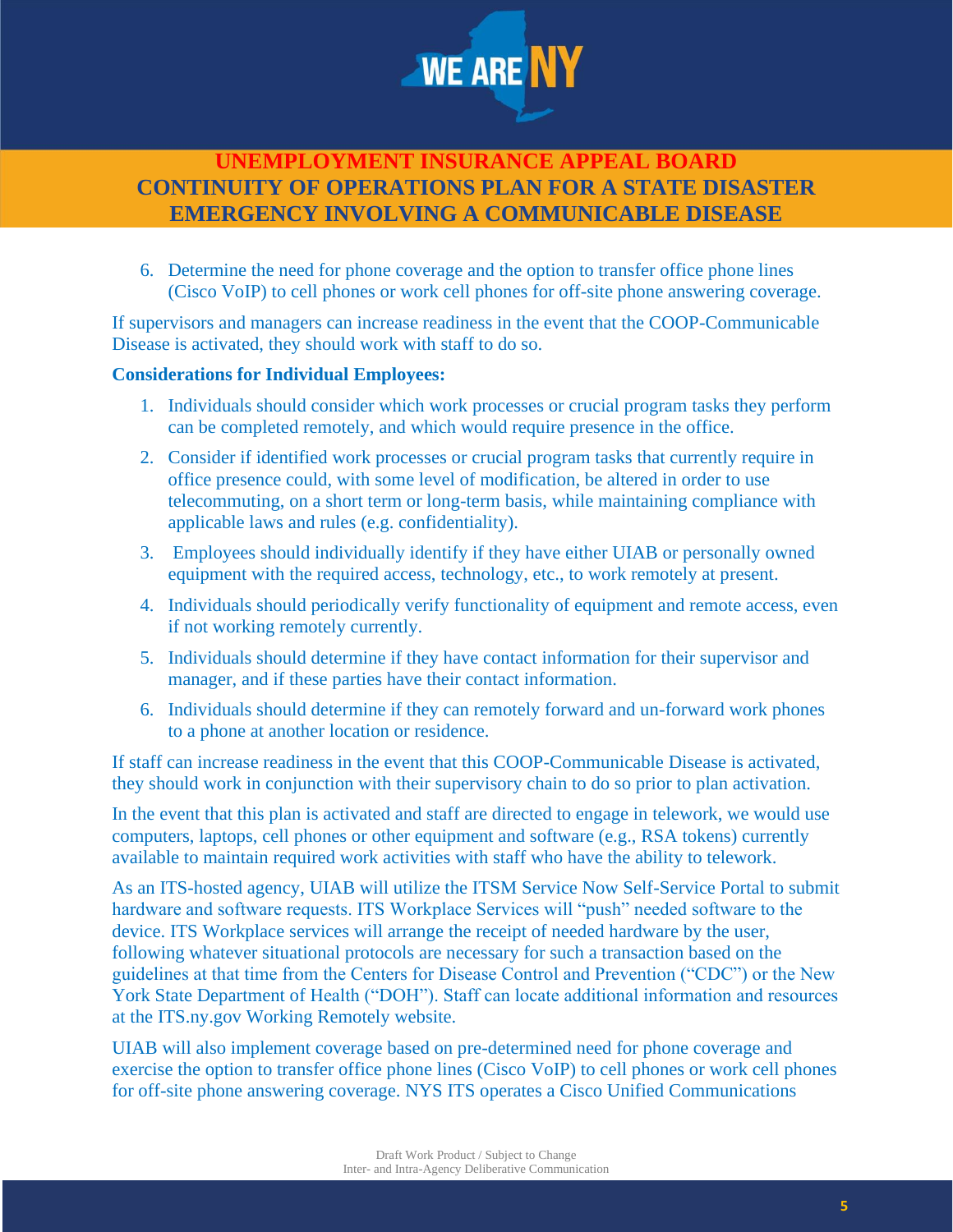

Domain Manager giving the ability for all UIAB VoIP users to forward office calls to a work cell phone or personal/home device. Sign on and update instructions can be emailed to all users, who sign on using the employee's UIAB credentials. Additional information and guides are available on the ITS website.

Procurement for additional items that may be needed following activation of this plan, or in preparation for plan activation, must follow the established New York State Office of General Services (NYS OGS) procurement procedures (e.g., State Financial System (SFS) Request) unless a waiver or alternate procurement mechanism is presented by a higher authority.

The UIAB will periodically assess its technology needs for telecommuting and work with ITS to ensure that appropriate information technology resources are available.

### **C. Work Shifts/Schedules**

How will your agency or authority, to the extent possible, stagger work shifts or adjust work hours of essential employees in order to reduce overcrowding on public transportation systems and at worksites? Consider the following in developing your work shift/schedule adjustments, if applicable:

- Will you need to alter working hours/shifts/schedules of essential employees?
- Will you need to split shifts or change operations to different days of the week?
- How will you manage engagement between employees and any clients and/or visitors at the worksite, accounting for physical distancing requirements, as applicable?
- How will you promote physical/social distancing in this type of operation or work setting?
- What common situations that may not readily allow for social distancing between individuals exist at the worksite (including employees, clients and essential visitors)?

Should this COOP-Communicable Disease be activated, a variety of mechanisms in addition to telecommuting may be implemented.

As the specifics regarding a communicable disease may vary significantly, circumstances will be evaluated and messaging to staff via some of the same mechanisms as plan activation will be used to convey specific information.

Based on the current COVID-19 pandemic, UIAB may use one or more of the following actions to accomplish mission critical work and maintain staff safety to the highest level possible.

These provisions are subject to modification based on exact circumstances.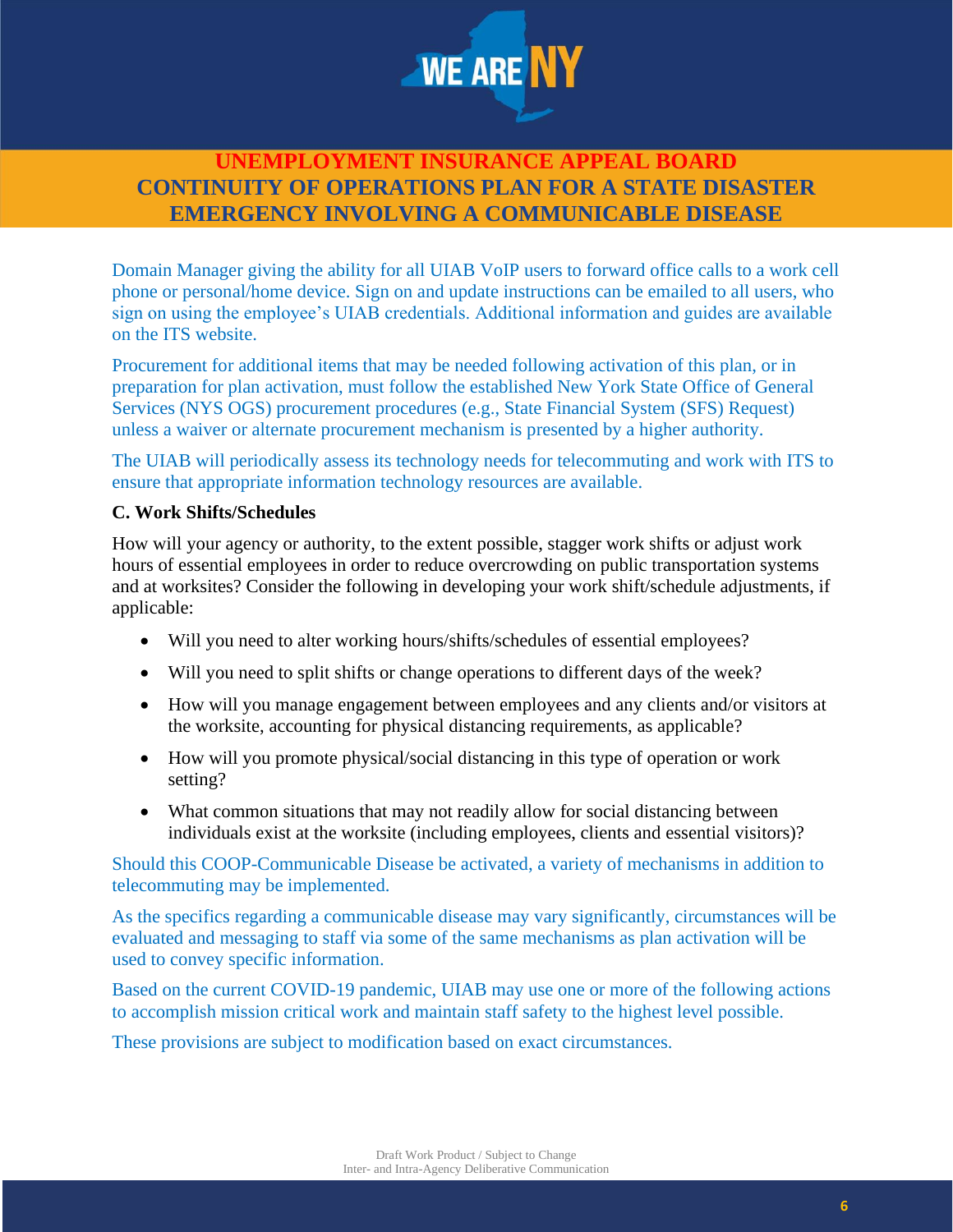

### **1. Reduced Density in UIAB Offices**

- A. To maintain safe conditions in UIAB offices, when operating under this plan the normal occupancy rate will be reduced as recommended/required by the New York State Department of Health (NYS DOH) or other regulatory agency to prevent/reduce the spread of the communicable disease.
- B. Operational needs for staff to report to their worksite will be regularly assessed by individual program areas and will be dependent on the severity, duration, and circumstances surrounding the communicable disease event.
- C. If required in office work by essential staff requires a cohort of staff which would exceed the recommended density in the workplace, staggered or split shifts will be evaluated and implemented by agency management if operationally feasible.
- D. Whenever possible, employees will be encouraged to participate in compressed workweeks, Voluntary Reductions in Work Schedules (VRWS), and/or splitting time between the office and telecommuting. This will help to reduce density in the workplace.
- E. Start times, break times, and lunch times for reporting staff will be staggered by on-site management, with staff input if required, to ensure physical distancing is maintained and/or reduce overcrowding on public transportation systems.
- F. Requests for alternative work arrangements/reasonable accommodations will be reviewed by UIAB in accordance with all applicable state and federal laws, rules and regulations and policies.

#### **2. Precautions or Limitations Pertaining to in Person Interaction**

All customer engagement, including participation in unemployment insurance hearings, will be by telephone or, in the event of technological additions, other virtual means. There will be no inperson customer interaction. All internal meetings will be held via telephone or WebEx to the extent possible.

If a state disaster involving a communicable disease should occur and there are distancing and other exposure controls, we will follow all state issued guidelines and instructions. A nogathering policy will be in place. All workstations will be appropriately socially distanced. Under customary operating procedures, there should be no situations that will not readily allow for proper social distancing between individuals at the worksite.

#### **D. Personal Protective Equipment**

What is the protocol your agency or authority will implement in order to procure the appropriate personal protective equipment (PPE) for essential employees, based upon Department of Health (DOH) and/or Centers for Disease Control and Prevention (CDC) guidance and the various tasks and needs of such employees, in a quantity sufficient to provide personal protective equipment to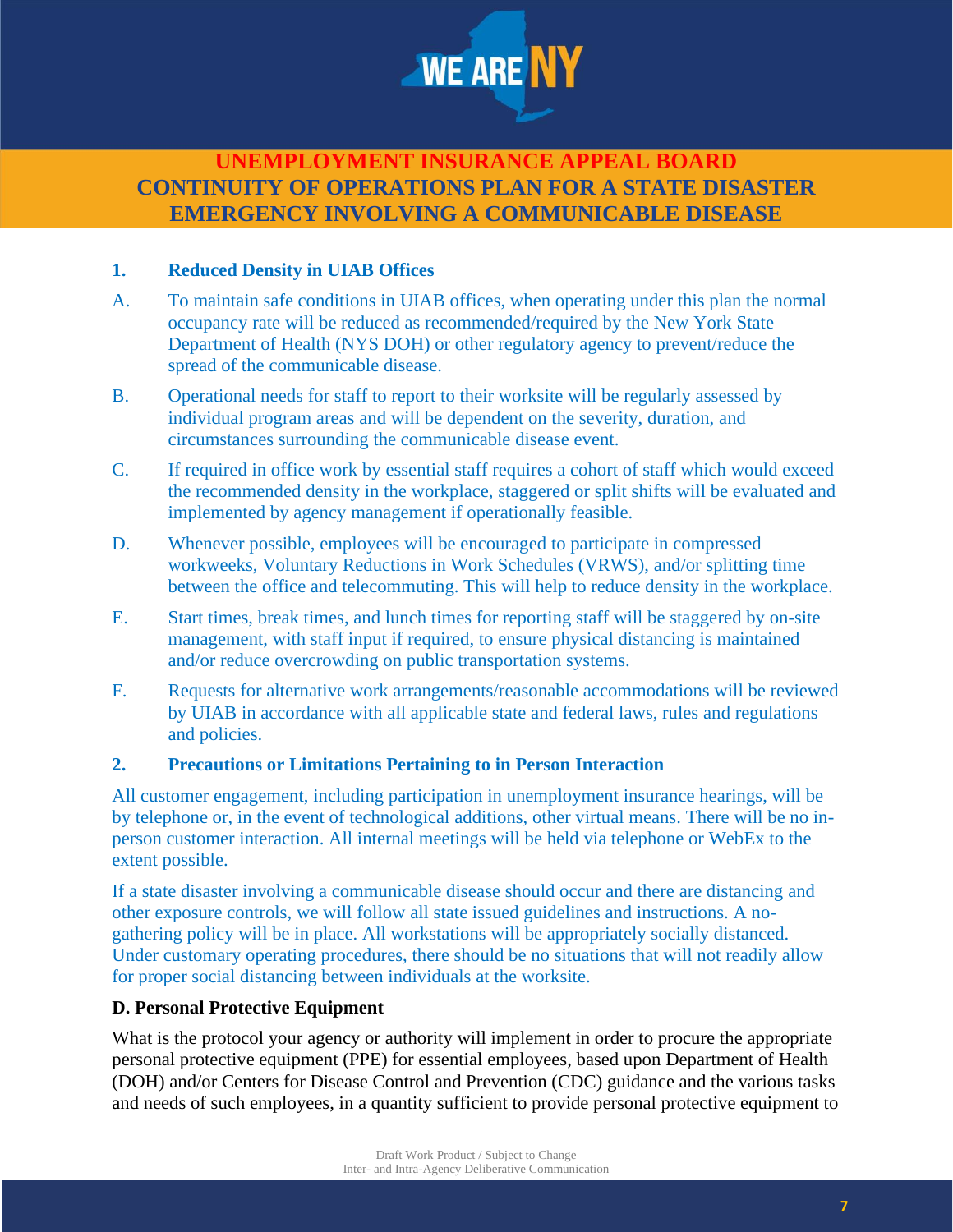

each essential employee during any given work shift? You should consider different job groupings or responsibilities (e.g., patient/direct care, public-facing positions) when describing the protocol. Also, consider the following in developing your protocol:

- What is your plan for storage of such PPE to prevent degradation and permit immediate access in the event of an emergency declaration?
- What will be your protocol for cleaning and/or disposal of PPE, to the extent applicable?
- How will you train employees on how to put on, take off, clean and disinfect (as applicable) and discard PPE?
- What is your plan for posting signage to remind employees of appropriate use of PPE?
- Identify the position(s) responsible for ensuring PPE needs are met as outlined above.

#### **PPE Procurement**

Activation of this plan in the event of a communicable disease will likely result in the implementation of protocols like those currently used for COVID 19. The UIAB does not have the authority to purchase these supplies but will work with the DOL property office to procure PPE through NYS OGS state contract unless PPE is offered by some other entity or authority (e.g. New York State Office of Emergency Management, NYSOEM).

#### **PPE Storage and Distribution**

Based on state issued guidance, UIAB management will periodically assess worksites and will determine the type and amount of PPE necessary based on job functions and staffing levels. A similar assessment would be made in the event of a future state disaster. An adequate supply of PPE will be stored at each of our 8 locations. The UIAB's main office location will store the remainder of the PPE in a secure, dry location to prevent degradation. The UIAB Manager or her designee will be responsible for ensuring PPE needs are met. Staff designated by UIAB management will inspect the supply periodically.

We require a point person at each location to track distribution of PPE and record it on a SharePoint document. The PPE Lead in the Menands location is responsible for monitoring this supply and redistributing additional PPE to locations as necessary. Employees are individually responsible for disposing PPE in wastebaskets when soiled or damaged. NYS signage regarding proper use of PPE is in each office and copies of the signage is stored electronically so it can be redistributed as necessary. YouTube videos are available if staff need to be trained on how to put on or take off non-surgical masks and gloves.

### **Training in the Appropriate Use of PPE**

All staff will complete required training as determined by the New York State Governors Office of Employee Relations (NYS OER) relevant to the communicable disease event, including but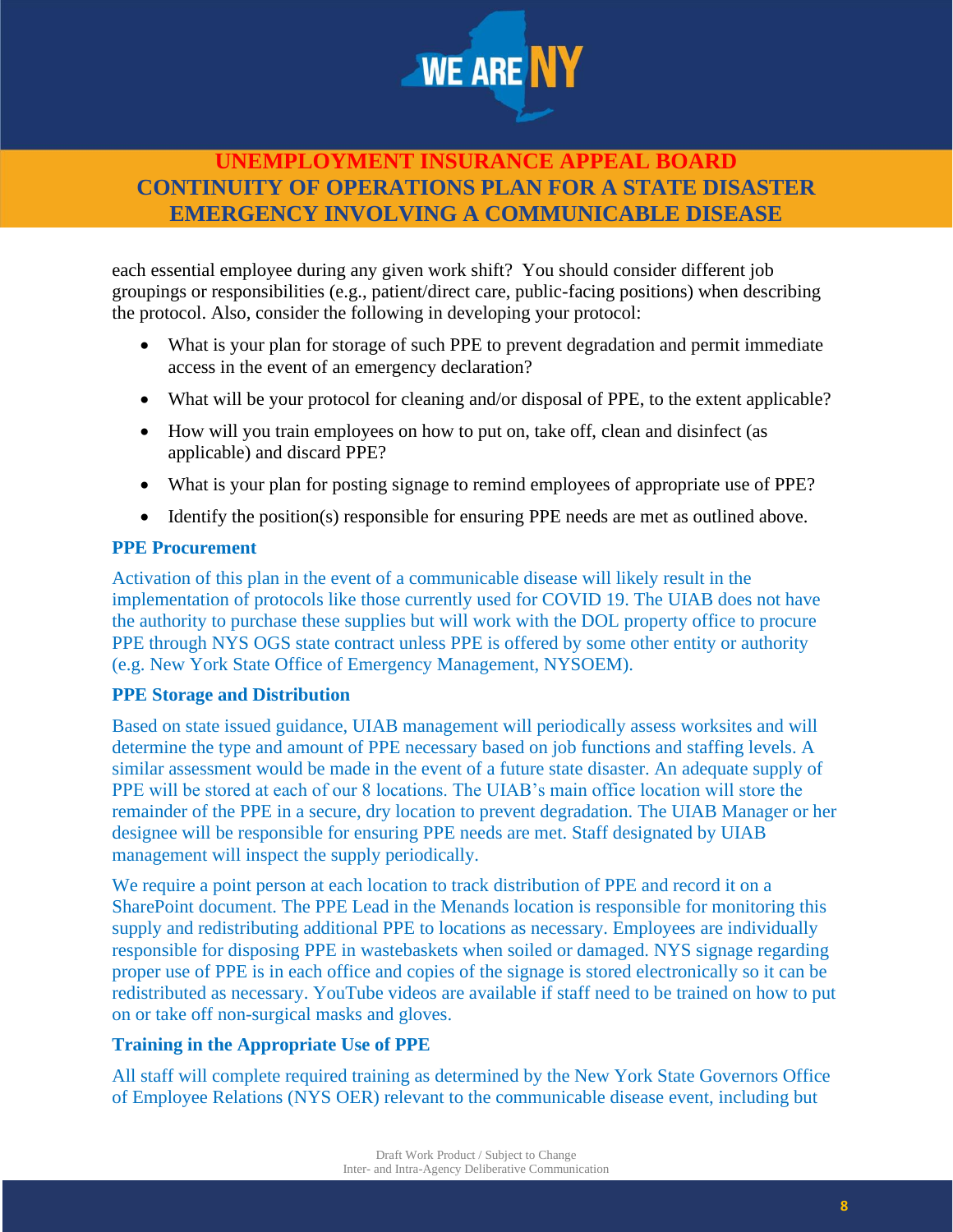

not limited to training on the proper donning, doffing, cleaning (as appropriate) and disposal of PPE.

Training will likely be delivered electronically via the NYS Statewide Learning Management System (SLMS). The topic(s), intended audiences, and number of training courses will be dependent on the communicable disease event.

Training will provide general information related to the State's response and an overview of required PPE. There may be additional worksite or building-specific training.

UIAB will ensure that employees view the general training before the required deadlines (e.g., before or upon their return to work).

Required worksite or building-specific training (including "hands-on" PPE training) delivered by appropriate management designated staff, with the assistance of DOL professional training staff, may occur the first day staff return to the worksite, depending on the event.

### **Proper Use and Disposal of PPE**

Supervisors will monitor staff to ensure that the recommended PPE is being worn properly, at the proper times, and discarded in the proper receptacles. If required, each location will be provided with a specific trash can for disposable PPE (e.g., face masks/gloves).

Disposable PPE will be provided by UIAB unless use of disposable PPE is not feasible. If PPE that requires cleaning or reuse is provided by UIAB, employees will be trained on the purpose, use, limitations of, cleaning of, and proper care, maintenance, expected useful life of and disposal of non-disposable PPE.

### **E. Exposure Protocol**

What is the protocol in the event an employee is exposed to a known case of the communicable disease that is the subject of the state disaster emergency, exhibits symptoms of such disease, or tests positive for such disease in order to prevent the spread or contraction of such disease in the workplace?

Requirements and lessons learned under the COVID-19 disaster emergency, as follows, should be taken into account in the description of your protocol:

- Ensure agency/authority is following all screening, testing, and tracing procedures as outlined in the applicable DOH guidance, including instructions to employees on when to return home and when to return to work.
- Implement mandatory remote or in-person health screenings at a frequency determined by the Department of Health in consultation with OER for communicable disease contact or symptoms (e.g., questionnaire, temperature check) for in-person employees at or near the beginning of each workday.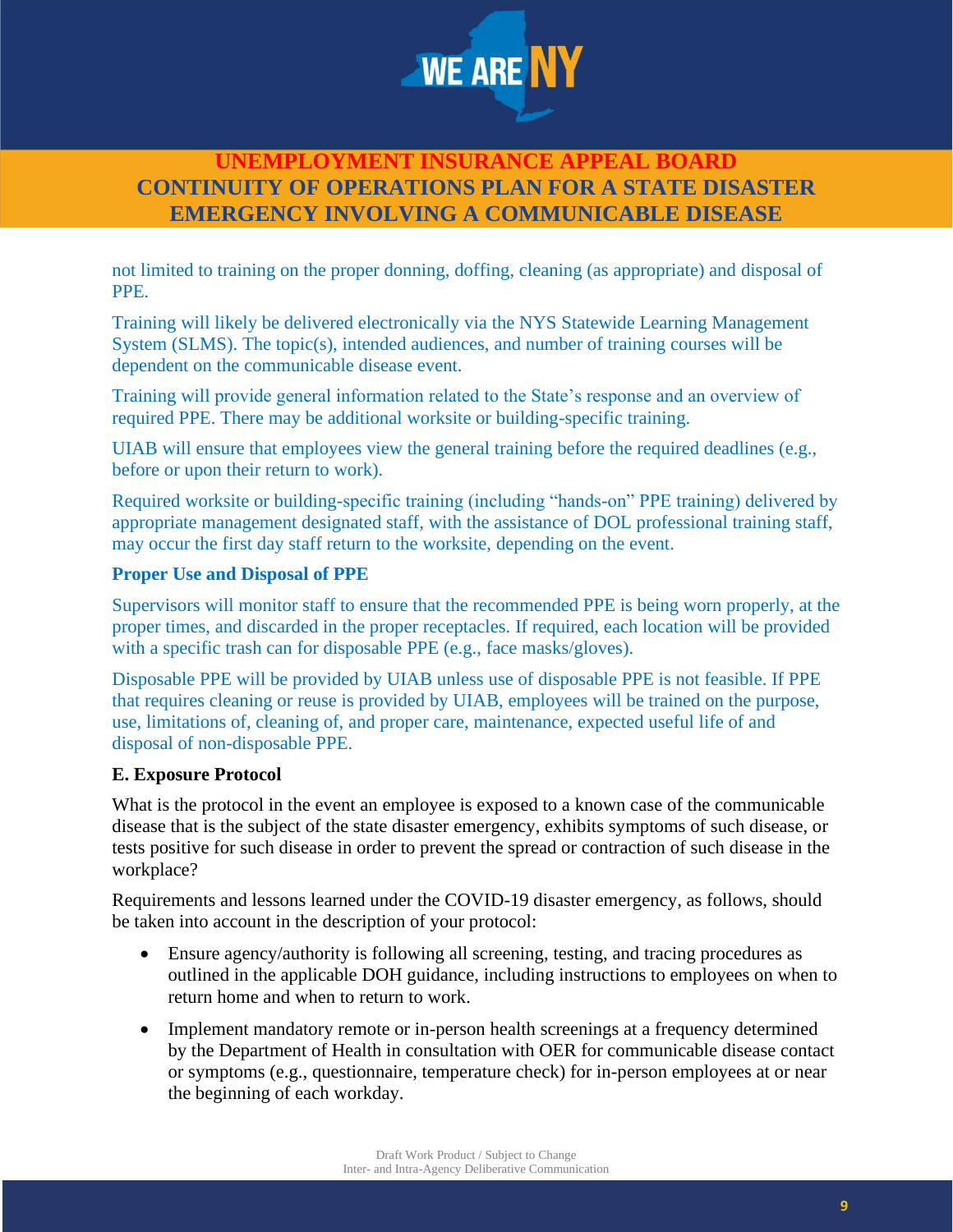

Coordinate screening to prevent employees from intermingling in close contact with each other prior to completion of the screening.

- Ensure screening staff are trained supervisory-level employees or health care professionals, wearing appropriate personal protective equipment as recommended by DOH guidance, including at least a face covering and gloves, if the screening involves contact.
- Maintain a record of all staff who are screened, as well as if screening was passed or if the staff member was instructed to return home, provided no other health information is recorded or maintained. Record must be reviewed and secured on a daily basis.
- Designate a worksite-level safety monitor whose responsibilities include continuous compliance with all aspects of the site safety plan.
- Where practicable, maintain a log of every person, including employees and visitors, who may have close contact with other individuals at the worksite or area, excluding deliveries that are performed with appropriate PPE or through contactless means.
- Utilize engineering controls, safe work practices and PPE in order to minimize exposure in a future state disaster emergency caused by a communicable disease. These controls and practices will be dependent on the communicable disease that causes such disaster emergency.
- Provide periodic updates to employees, as information becomes available, on the communicable disease and its transmission as part of its exposure protocols in order to assist with reducing transmission.

Further, agencies/authorities and staff must abide by all additional directives from the Director of State Operations which may include cleaning and disinfecting protocols, as well as notification to health officials and potential employee contacts.

- What actions will be taken to immediately and thoroughly disinfect the work area of any employee known or suspected to be infected with the communicable disease as well as any common area surface and shared equipment such employee may have touched?
- How will work areas be isolated when there is an exposure until such area can be cleaned?
- What specific actions are necessary to adjust to the needs of field employees?
- What is your policy on available leave in the event of the need of an employee to receive testing, treatment, isolation, or quarantine?
	- o The amount and types of leave available to an employee will be dependent on the particular disaster emergency that has been declared and any provisions of law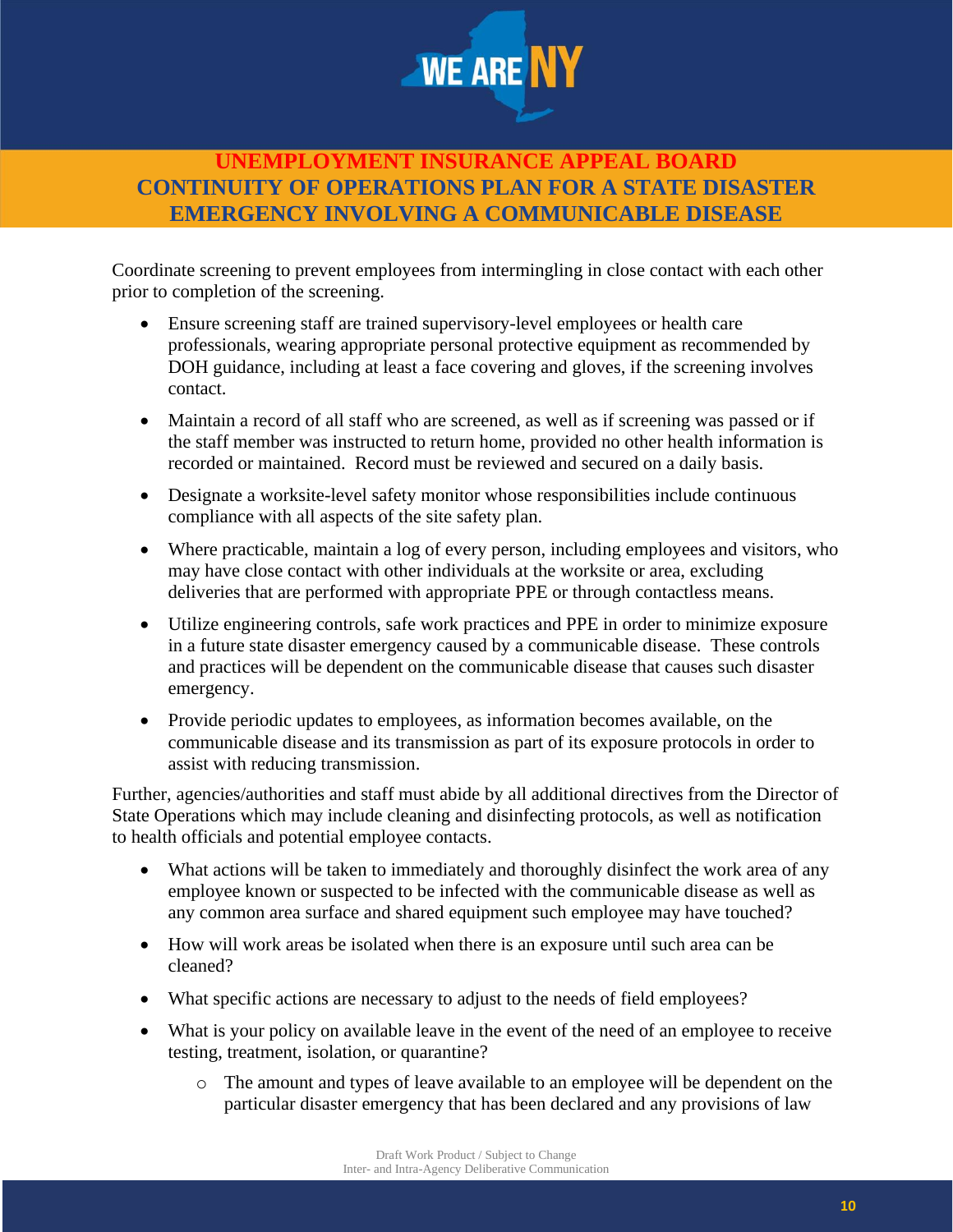

that provide for leave under such circumstances. Policy on available leaves will be established by the Department of Civil Service and/or OER who shall provide guidance to the agencies/authorities on how to instruct employees about available leaves.

As the UIAB is located in facilities owned or managed by the NYS Department of Labor, UIAB will follow the protocols DOL has put in place for its worksites. UIAB understands these protocols to be as follows:

Activation of this plan in the event of a communicable disease will likely result in the implementation of screening and exposure protocols similar to those used for COVID 19.

The UIAB will utilize engineering controls, safe work practices and PPE to minimize exposure in a future state disaster emergency caused by a communicable disease which will be dependent on the communicable disease that causes such disaster emergency.

The UIAB will provide periodic updates, as information becomes available, on the communicable disease and its transmission as part of its exposure protocols to assist with reducing transmission.

The Centers for Disease Control and Prevention (CDC)/NYS DOH recommended processes and Director of State Operations and Infrastructure guidance will be followed. This guidance may vary, depending on the nature of the communicable disease, the symptoms caused by the disease, and the mechanism of spread.

Employees will be provided specific screening information and incident specific protocols may be developed, but employees can expect representative screening or exposure protocols to operate as follows:

#### **Screening:**

Employees entering UIAB worksites will likely be required to complete a health screening at the time interval required by CDC/NYS DOH. Screening may be done using an online application similar to the one used during the 2020-21 COVID-19 pandemic found at screening.ny.gov. We anticipate that a similar electronic screening will be developed or used for future communicable disease events. The screening questions will be focused on relevant symptoms and/or exposure parameters as identified by CDC/NYS DOH. If feasible, employees who cannot "self-screen" using the application will be provided with another method of screening, such as reporting to a Screening Coordinator at their worksite.

Screening staff will be trained supervisory-level employees or health care professionals, wearing appropriate personal protective equipment including at least a face covering and gloves, if the screening involves contact.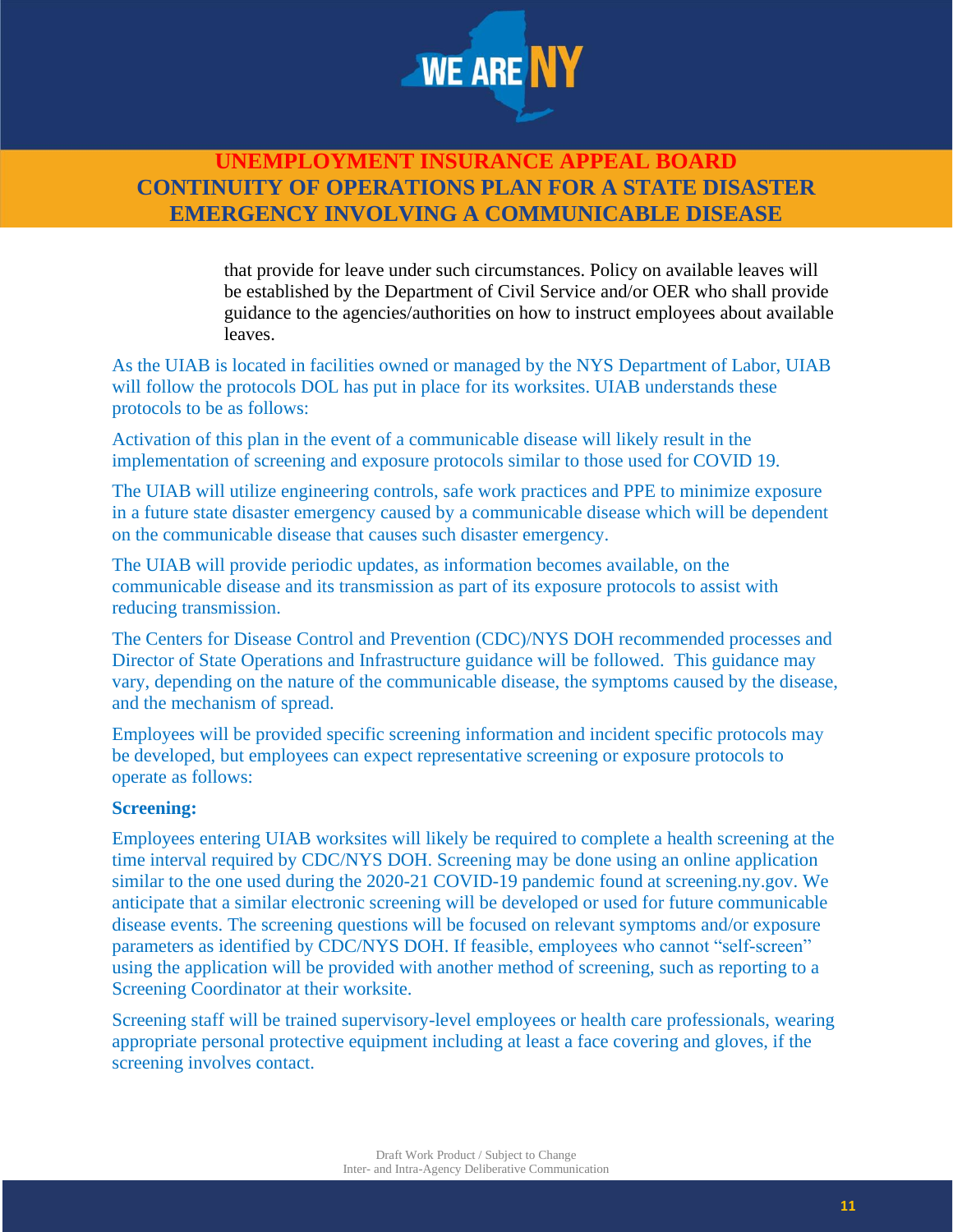

The results of self-screening or in-person health screenings will be maintained electronically in a secure application or at each site in a secured filing cabinet (if using a paper screening form). It will not include specific information other than whether the employee passed or failed. The paper screening forms will be shredded after one month and the screening results are only available on the app for a 21-day period.

Designated supervisory level employees and managers will serve in coordinator, screener, and safety monitor roles at UIAB offices. These staff will provide and oversee screening and safety protocols at UIAB sites.

Designated supervisory staff and managers will serve as worksite-level safety monitors whose responsibilities include continuous compliance with all aspects of the site safety plan. Existing designated staff, with substitutions or additions as required, will be used during a future activation of this plan.

Where practicable, reception or security staff will maintain a log of every person, including employees, vendors, and visitors, who may have close contact with other individuals at the worksite or area, excluding deliveries that are performed with appropriate PPE or through contactless means.

#### **Health Screening Failures or "De-Facto" Screening Failures Reported by Other Means:**

Staff who fail an applicable health screening will be instructed to leave the DOL location, or not report to the location, and the failure will be reported electronically or verbally to the DOL Office of Employee Relations for evaluation. Staff who verbalize or demonstrate a symptom or circumstance which would result in a failure will be referred to the DOL Office of Employee Relations by a screener, supervisor, or manager, for the circumstance to be evaluated. If, after evaluation of the circumstances, with necessary consultation with NYS DOH or other authority, OER believes that a potential or actual exposure to a communicable disease has occurred, the matter will be handled by OER in accordance with the appropriate exposure protocol.

#### **Exposure Protocol:**

In the event of activation of this plan, the UIAB will abide by The Centers for Disease Control and Prevention (CDC)/NYS DOH recommended processes and/or Director of State Operations and Infrastructure guidance regarding items such as:

- 1. Separating and/or administratively quarantining employees who are known or suspected to have a communicable disease based on a screening result or independently identified symptoms or circumstances.
- 2. Separating and/or administratively quarantining employees who have been in contact with persons who are known or suspected to have a communicable disease.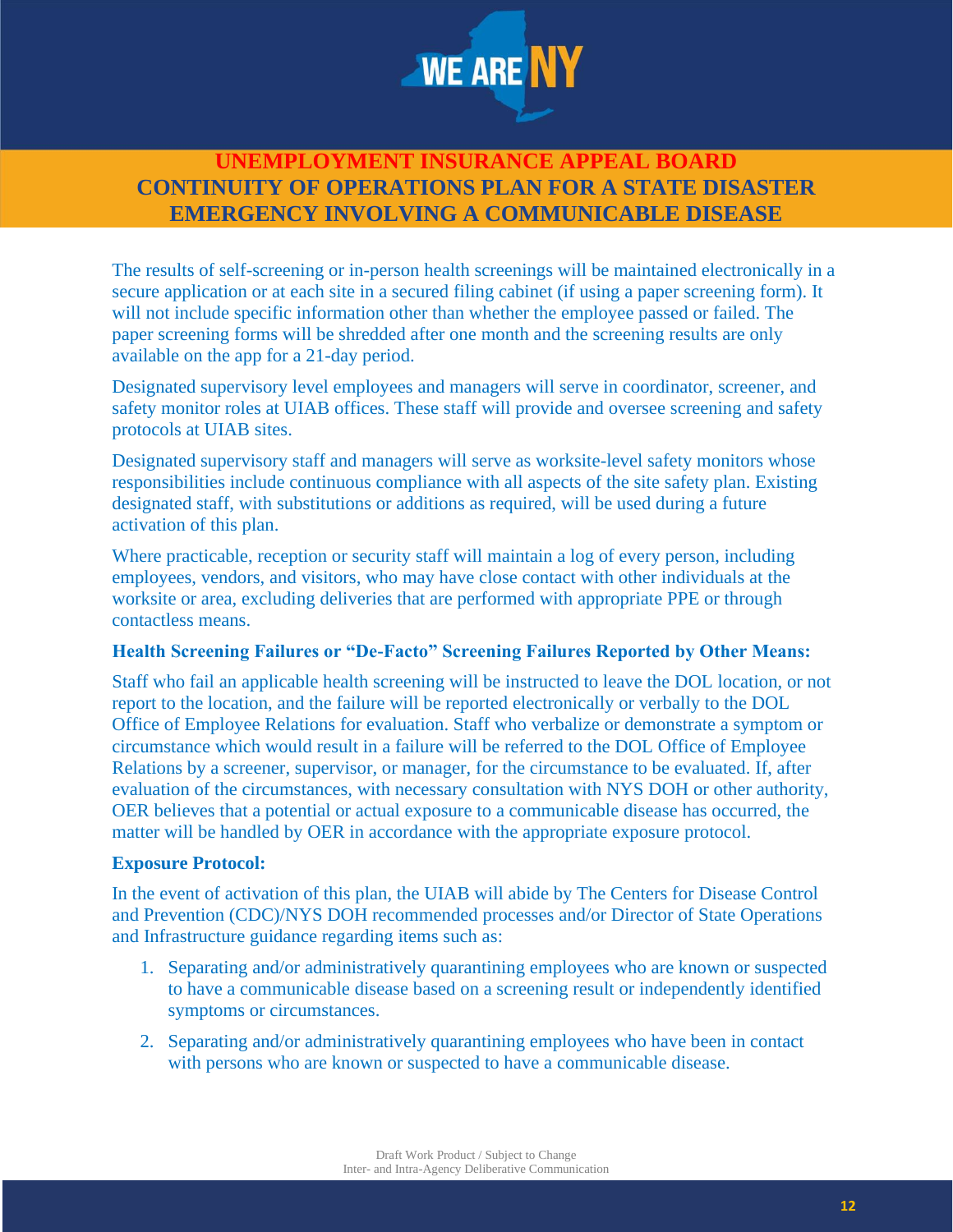

- 3. Contact tracing and notification to appropriate parties regarding known or potential exposure to a communicable disease.
- 4. Reporting known or suspected cases to entities such as State or Local Departments of Health and Department Executive Management.

The implementation and management of a particular exposure protocol for UIAB employees will be overseen by the DOL Office of Employee Relations (OER) and Office of Emergency Management. The UIAB will work closely with OER and the Office of Emergency Management to monitor exposure of UIAB employees. The privacy and confidentiality of employees impacted by a communicable disease will be maintained to the extent allowed by public health and applicable law or policy.

### **Disinfection/ Cleaning on an ongoing and Post-exposure Basis:**

The UIAB does not oversee the cleaning of its locations. This is the responsibility of DOL Property. DOL will ensure buildings/worksites will be cleaned using the methods and frequency as recommended by CDC/NYS DOH. For each UIAB location, a facility contact identified by DOL management will be responsible for maintaining and storing a detailed cleaning log.

Upon activation of this plan, employees who are confirmed or suspected to be infected with a relevant communicable disease will be required to report that status to their direct supervisor. Supervisors will additionally be required to report confirmed or suspected employee infection status to an employee designated by UIAB management (for the COVID-19 pandemic, this is the Executive Director) and the DOL Office of Employee Relations. Supervisors must also ensure the employee workstation or immediate work area of the employee remains vacant until the area can be cleaned.

UIAB and OER will work with DOL's Property Office, informing them of the area(s) that are impacted by the infected staff, so the Property Office can facilitate the thorough disinfection of all impacted areas per applicable guidance.

### **Leave Benefits for Infected or Quarantined Employees:**

While the amount and types of leave available to an employee will be dependent on the particular disaster emergency that has been declared and any provisions of law that provide for leave under such circumstances, during the COVID-19 pandemic an employee's leave options included OER quarantine leave, leave under other applicable State policies, and an employee's own leave accruals. Policy on available leaves will be established by the Department of Civil Service and/or OER who shall provide guidance to UIAB on how to instruct employees about available leaves.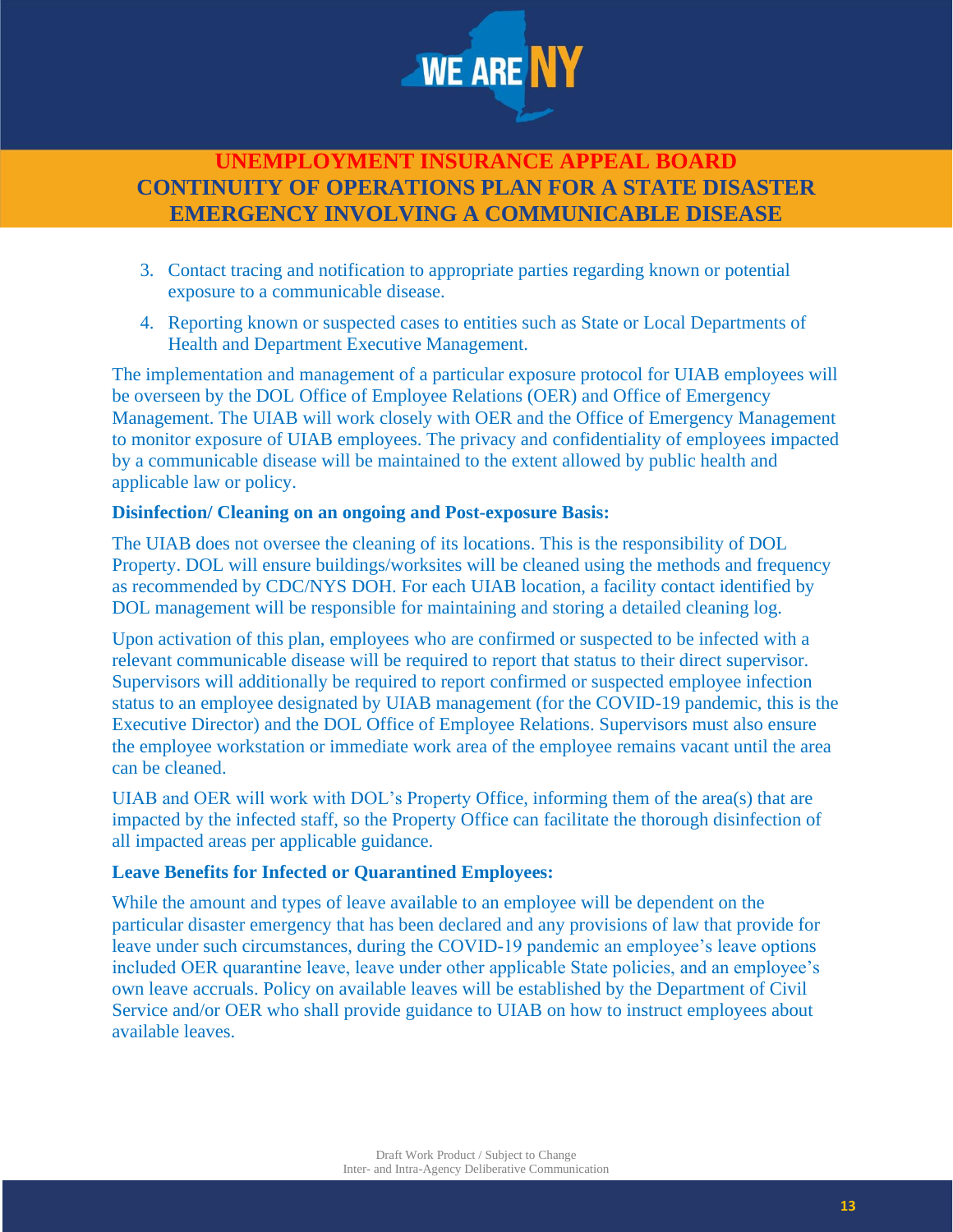

### **F. Protocol for Documenting Work Hours/Locations**

How will your agency or authority document hours and work locations, including off-site visits, for essential employees? Your protocol shall be designed only to aid in tracking of the disease and to identify the population of exposed employees in order to facilitate the provision of any benefits which may be available to certain employees on that basis. You should also consider the following questions in describing your protocol:

- How will these records be maintained?
- Who is responsible for maintaining these records?
- Who will be in charge of accessing these records for the purposes of disease tracking and identifying potential exposures?
- If these records are in paper form, what are your protocols for preserving these records?

Activation of this plan in the event of a communicable disease will likely result in the implementation of protocols like those currently used for COVID 19. The UIAB maintains records of employees' work locations and regular shifts. There are no off-site visits and the beginning and end times of work remain constant for each of our employees. We will maintain an attendance tracker that can be accessed by supervisory staff to determine the potential population of exposed employees. An employee designated by UIAB Management (for the COVID-19 pandemic this employee is the Executive Director) will work closely with OER to ensure the appropriate reporting of known or suspected cases to entities such as State or Local Departments of Health. OER coordinates appropriate contract tracing and notification of isolation of employees. The records will be maintained in electronic form.

#### **G. Protocol for Identifying Emergency Housing for Essential Employees**

How will you work with local officials or other state agencies to identify sites for emergency housing for essential employees in order to further contain the spread of the communicable disease that is the subject of the declared emergency, to the extent applicable to the needs of the workplace?

To the extent needed, your agency's/authority's Director for Administration (DFA) (or in the case of facility operations the local equivalent) will be the point of contact for the identification of emergency housing for essential employees. The DFA or local equivalent will be responsible for contacting county and local elected officials, owners/operators of local hotels and similar establishments, and local college and university officials (both public and private) to develop information about the local availability of emergency housing for essential employees. Emergency housing opportunities, once developed, will be communicated to employees who may be in need of such housing.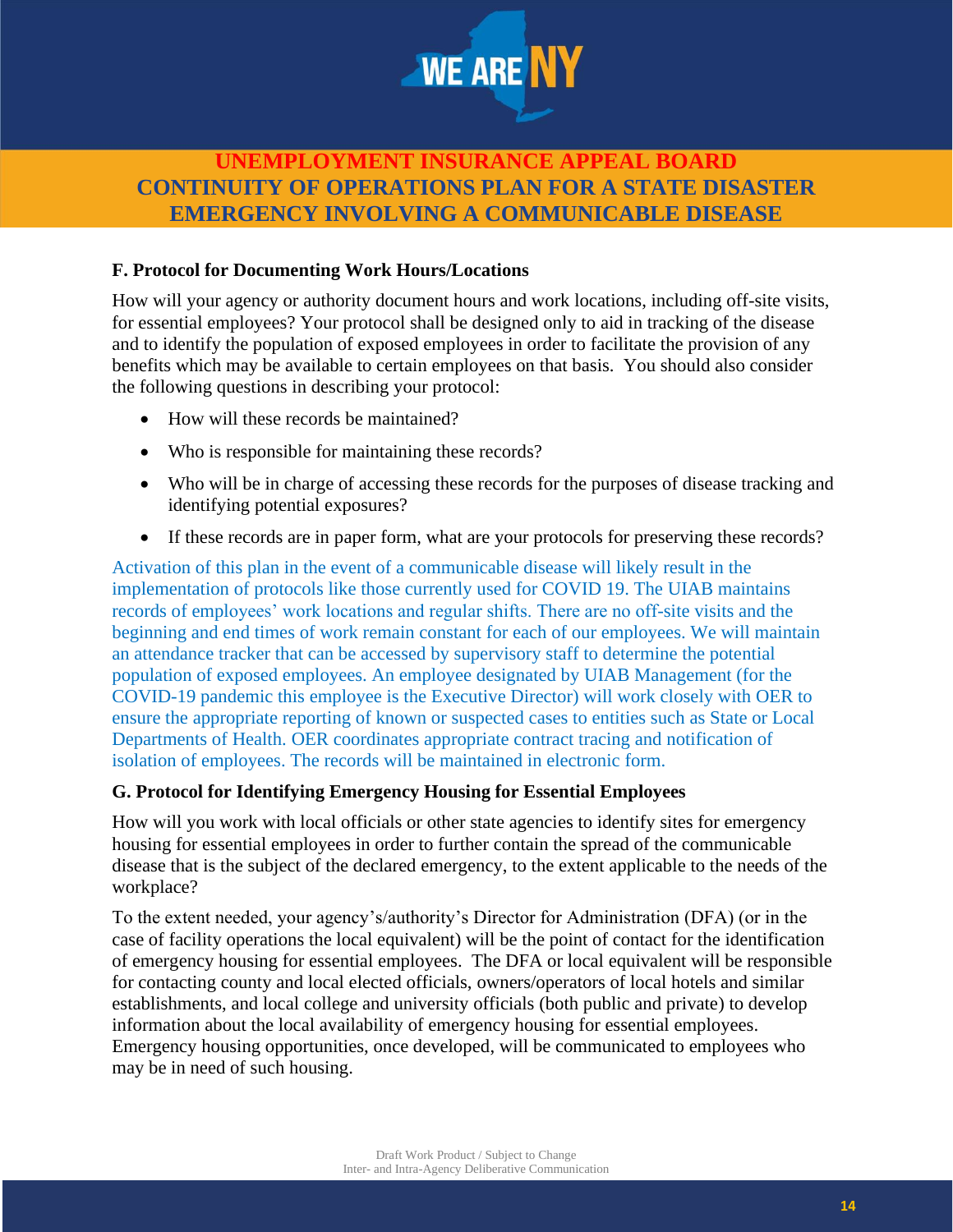

The UIAB's Executive Director will work with the DOL's Deputy Commissioner for Finance and Administration (DCFA) who will be the point of contact for the identification of emergency housing for essential employees. The DCFA will be responsible for contacting county and local elected officials, owners/operators of local hotels and similar establishments, and local college and university officials (both public and private) to develop information about the local availability of emergency housing for essential employees. Emergency housing opportunities, once developed, will be communicated to essential employees who may need such housing.

### **H. Other Requirements Determined by the NYS DOH**

DOH may determine other requirements and guidelines based on the specific communicable disease, severity and longevity. Agencies/authorities must have internally identified key points of contact including but not limited to site safety monitors, individuals responsible for monitoring compliance with this plan and central points of contact who will coordinate efforts to notify appropriate health authorities of positive cases and assist with required contact tracing.

For example, DOH guidelines for COVID-19 included the following steps, which may also be applicable during future emergencies related to a communicable diseases and should be considered in planning efforts:

- Ensure applicable social distancing is maintained among employees at all times, unless safety of the core activity requires a shorter distance (e.g., moving and lifting equipment). Any time an employee must come within a distance less than applicable of another person, the employee and person should wear acceptable face coverings.
- When distancing is not feasible between workstations or areas, provide and require the use of face coverings or erect physical barriers, such as plastic shielding walls, in lieu of face coverings in areas where they would not affect air flow, heating, cooling, or ventilation.
- Tightly confined spaces should be occupied by only one individual at a time, unless all occupants are wearing face coverings. If occupied by more than one person, occupancy will be kept under 50% of maximum capacity.
- Social distancing markers should be posted around the workplace using tape or signs that indicate appropriate spacing in commonly used areas and any areas in which lines are commonly formed or people may congregate (e.g., clock in/out stations, health screening stations, break rooms, water coolers, etc.). Further, bi-directional foot traffic should be reduced by using tape or signs with arrows in narrow aisles, hallways or spaces.
- Post signs, consistent with the DOH signage requirements, to remind employees about social distancing, hand hygiene, PPE, and cleaning guidelines.
- Limit employee travel for work to only essential travel.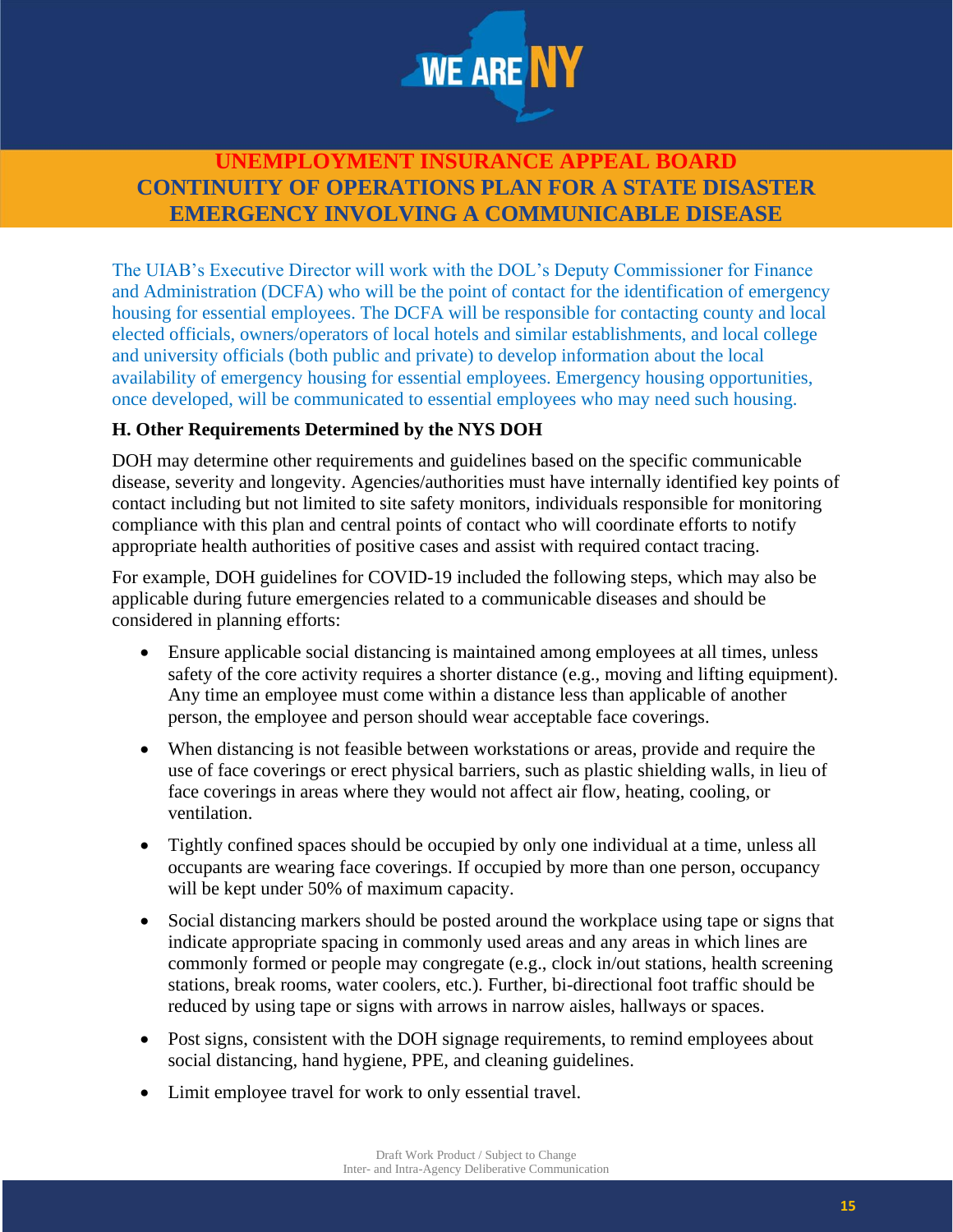

- Hygiene and sanitation requirements from the Centers for Disease Control and Prevention (CDC) and DOH must be followed, and cleaning logs that that include the date, time, and scope of cleaning must be maintained.
- Hand hygiene stations, including handwashing with soap, water, and disposable paper towels, as well as NYS Clean hand sanitizer or a hand sanitizer containing 60% or more alcohol for areas where handwashing facilities may not be available or practical, must be provided and maintained for personnel.
- Appropriate cleaning/disinfection supplies for shared and frequently touched surfaces must be provided, and employees must use these supplies before and after use of these surfaces, followed by hand hygiene.
- Regular cleaning and disinfection of the office location must be undertaken. More frequent cleaning and disinfection must be undertaken for high risk areas used by many individuals and for frequently touched surfaces, at least after each shift, daily, or more frequently as needed, and align with DOH's guidance.
- Exposed areas must be cleaned and disinfected in the event of an employee testing positive for the communicable disease. Such cleaning should include, at a minimum, all heavy transit areas and high-touch surfaces (e.g., vending machines, handrails, bathrooms, doorknobs, etc.).
- CDC guidelines on "Cleaning and Disinfecting Your Facility" should be complied with if someone in your facility is suspected or confirmed to have the communicable disease.

### **I. Return to Normal Operations**

During plan development and updates, agencies and authorities should determine how to transition from the procedures and protocols listed in Sections A-F above to non-emergency operations. The timing and degree of return to normal operations is dependent upon the type and severity of an outbreak and will be directed by guidance from but not limited to DOH, State Operations, and OER.

Who from your operation will be tasked with assembling a Return to Normal Operations plan reflecting timing and guidance provided?

How do you plan on communicating the plan to employees?

What position(s) will be responsible for ensuring any physical preparations that may be needed, such as deep cleaning or installation of barriers, are accomplished?